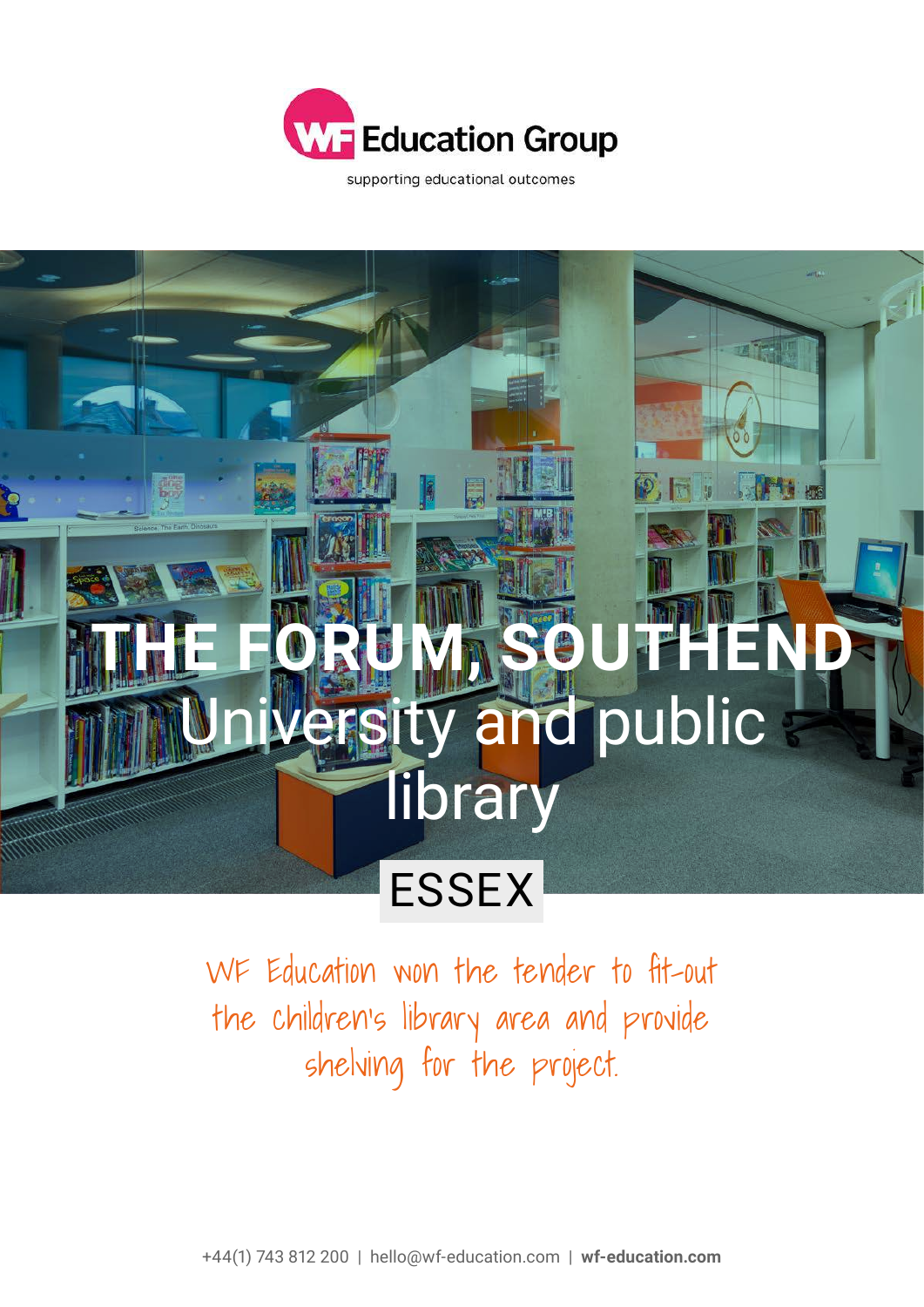

**The Forum, a four-storey, multi-millionpound integrated public and academic library serves the community in Southend, Essex. The project was a joint venture between Southend -on-Sea Borough Council, the University of Essex, and South Essex Council.**

WF Education won the tender to fit-out the children's library area and provide shelving for the project. Marion Brook, Operations Manager, Southend Borough Council said:

The WF tender presentation just stood out from the rest, it had the WOW factor, and they were really in tune with what we were thinking

The WF team's experience of working on another combined and public library – The Hive in Worcester, showed we had the expertise to design and instal shared services spaces.

The children's library area is the real jewel in the crown. Marion said, **"The layout for the children's space has some magical touches. Everyone is amazed by it – thank you for such a brilliant job!"**